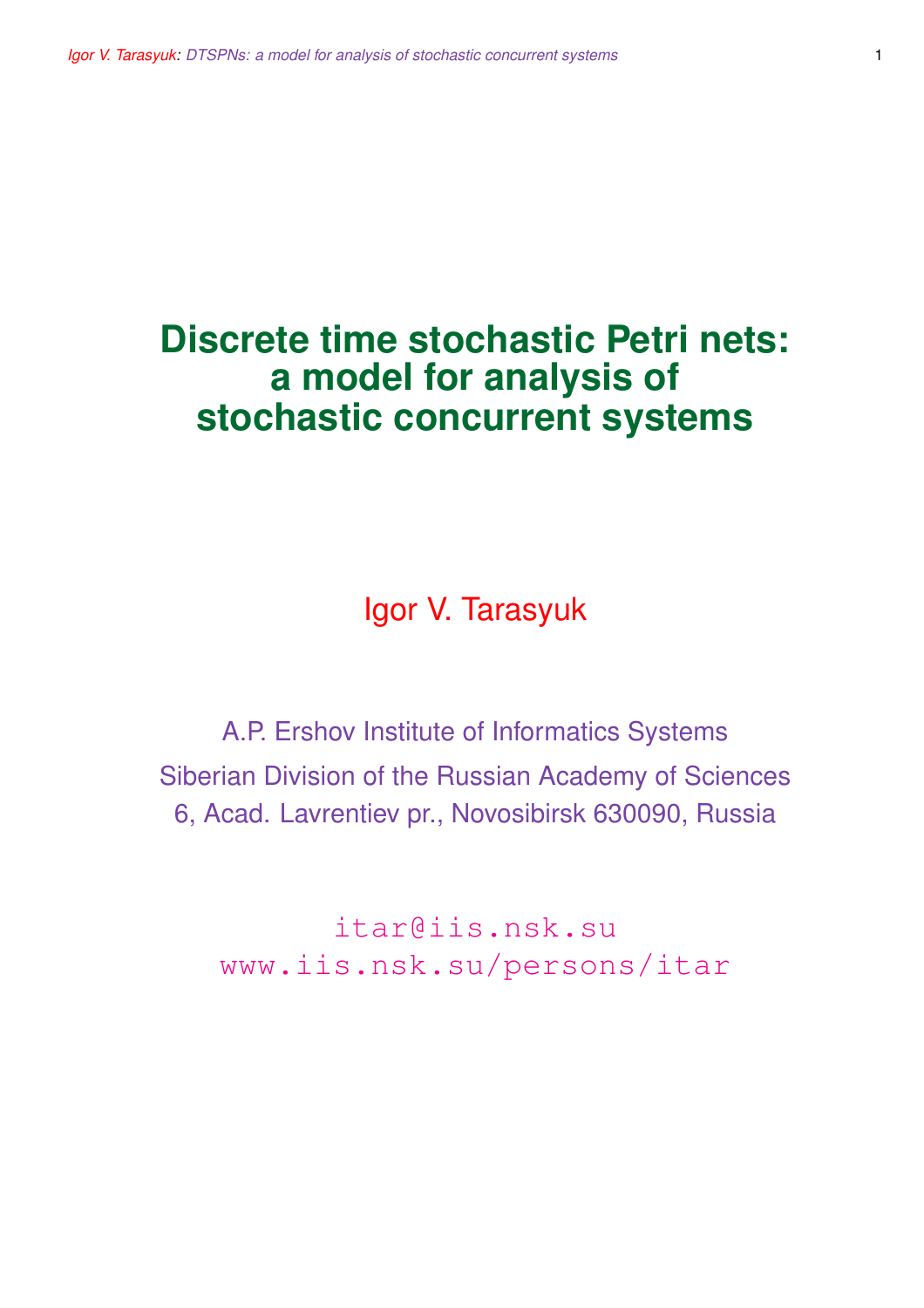**Abstract**: Stochastic Petri nets (SPNs) are an extension of Petri nets (PNs) with an ability of performance (quantitative) analysis.

Behavior analysis: via stochastic process corresponding to an SPN.

Kinds of SPNs:

discrete and continuous timing,

deterministic and stochastic time transition delays,

inhibitor arcs and transition priorities.

Discrete Time SPNs (DTSPNs):

discrete geometric distribution of transition delays,

concurrent transition firing,

the associated processes are discrete time Markov chains (DTMCs).

Application examples and areas are presented.

Notions of labeling and probabilistic equivalences are discussed.

**Keywords**: probability distributions, Markov processes and chains, transient and stationary behaviour, stochastic Petri nets, discrete timing, labeling, probabilistic equivalences.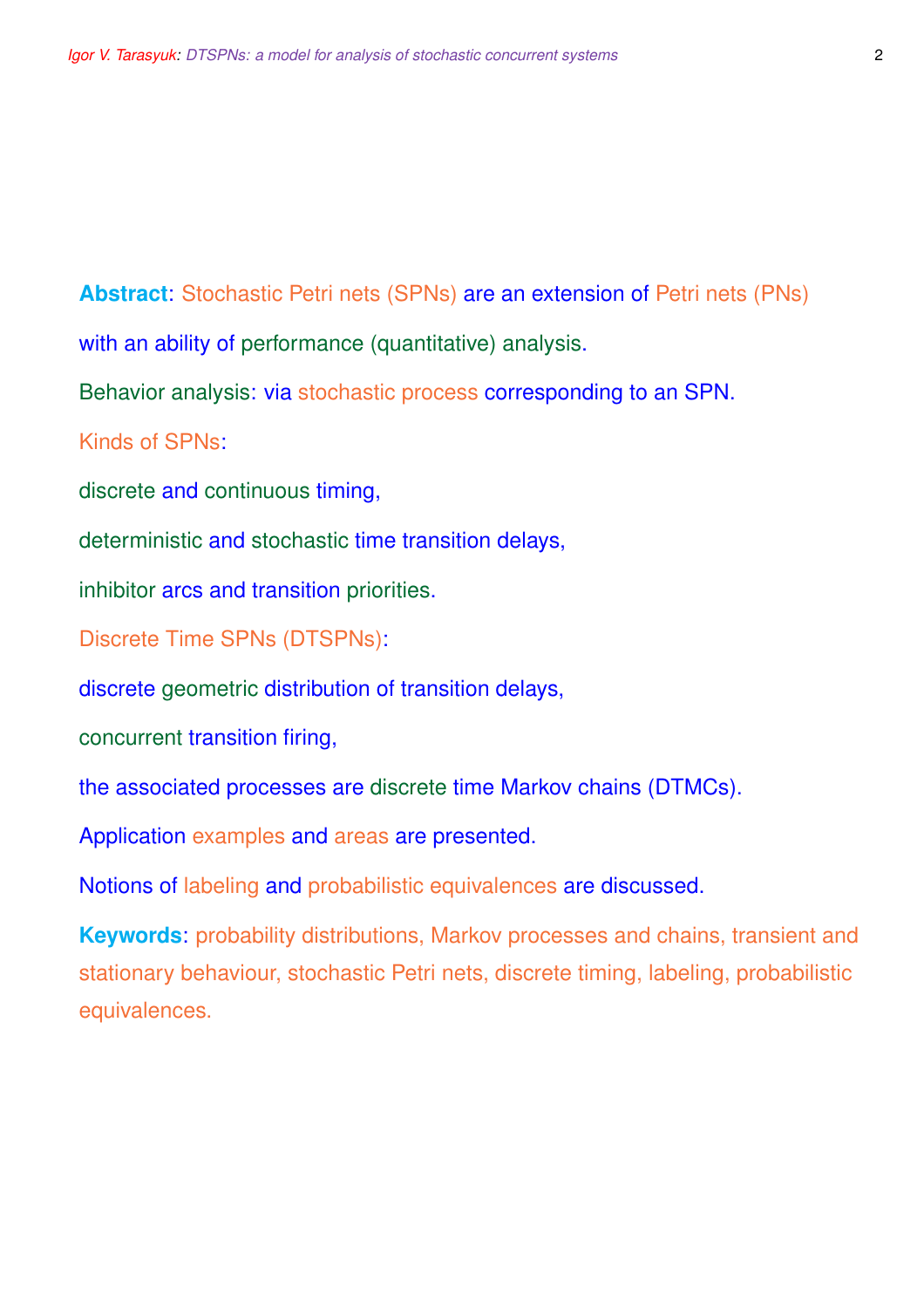# **Contents**

- **Introduction**
	- **– Previous work**
- **Basic definitions**
	- **– Foundations of probability theory**
	- **– Stochastic processes**
	- **– Discrete time Markov chains (DTMCs)**
	- **– General analysis of DTMCs**
- **Discrete time stochastic Petri nets (DTSPNs)**
	- **– Formal model**
	- **– Analysis methods**
	- **– Illustrative example**
	- **– Transition labeling**
	- **– Properties of probabilistic relations**
	- **– Comparing the probabilistic** τ **-equivalences**
- **Overview and discussion**
	- **– The results reported**
	- **– Advantages and disadvantages of SPNs**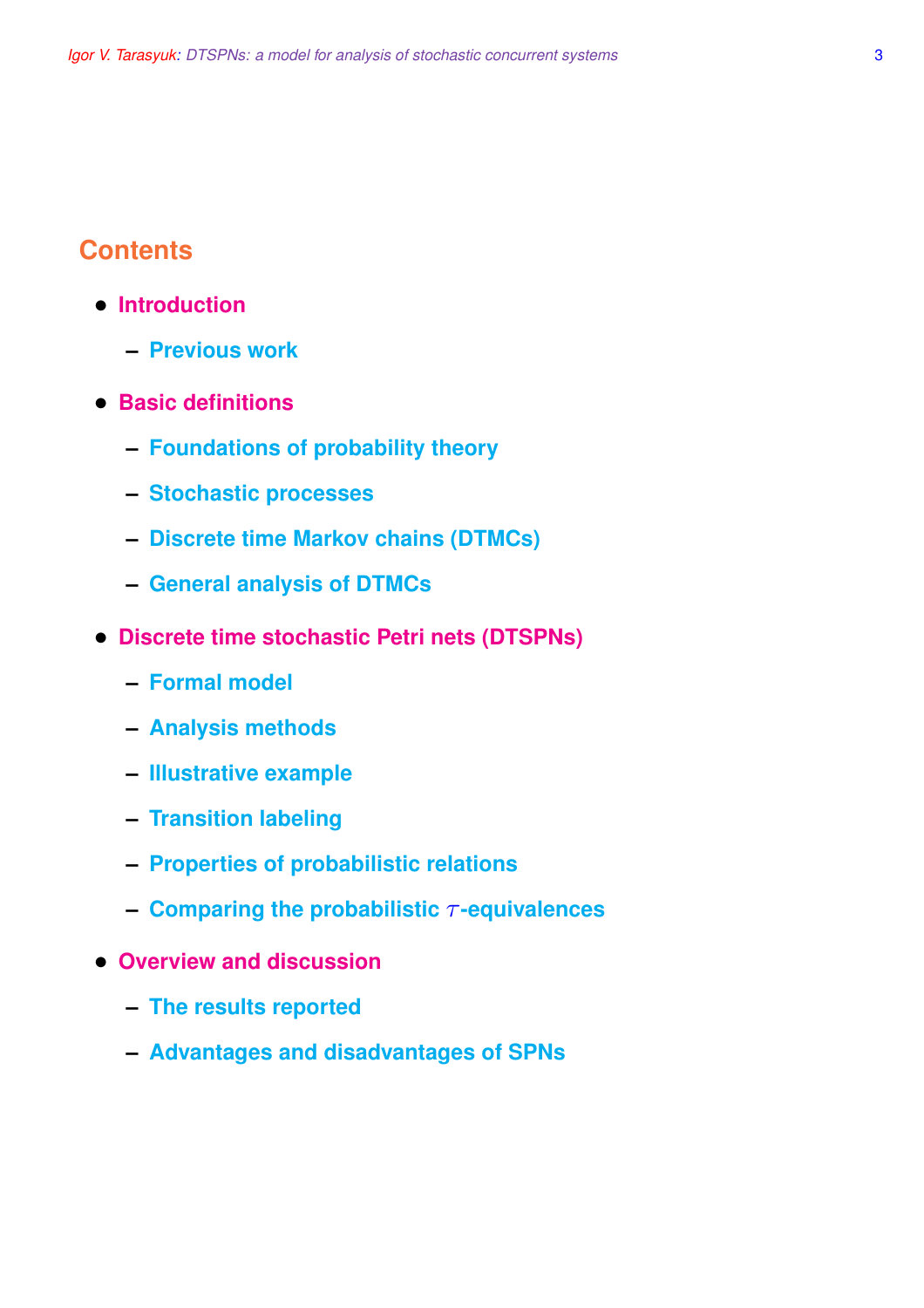# **Previous work**

Discrete time (subsets of  $I\!N$ ): step semantics

- *Discrete time stochastic Petri nets (DTSPNs)* [Mol85,ZG94]: geometric transition firing delays, *Discrete time Markov chain (DTMC)*.
- *Deterministic discrete time stochastic Petri nets (DDTSPNs)* [ZCH97,ZFH01]: geometric and deterministic transition firing delays.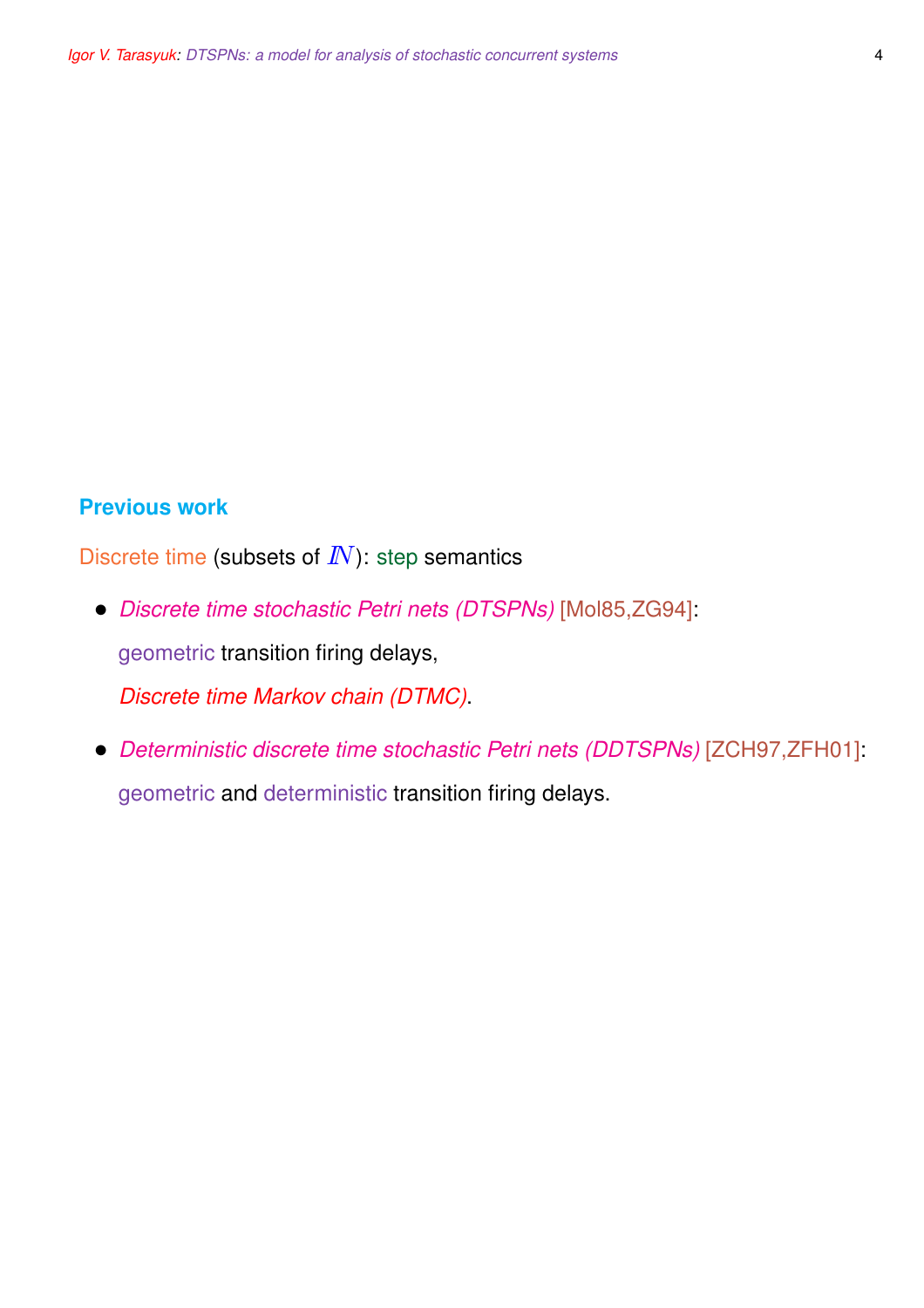# **Foundations of probability theory**

Probability theory: [Bor86]. Formal methods: [Mar90,Her01,Hav01].

**Definition 1** Probability distribution function (PDSF) *of a RV* ξ *is:*

$$
F_{\xi}(x) = \mathsf{P}(\xi < x).
$$

**Definition 2** Probability mass function (PMF) *of a discrete RV:*

$$
p_{\xi}(x_i) = \mathsf{P}(\xi = x_i) \ (i \in I\!N).
$$

PMF of a discrete RV in vector form:  $p_{\xi} = (p_{\xi}(x_1), p_{\xi}(x_2), \ldots)$ . For discrete RV  $\xi$  PDSF is

$$
F_{\xi}(x_n) = \sum_{i=0}^{n-1} p_{\xi}(x_i).
$$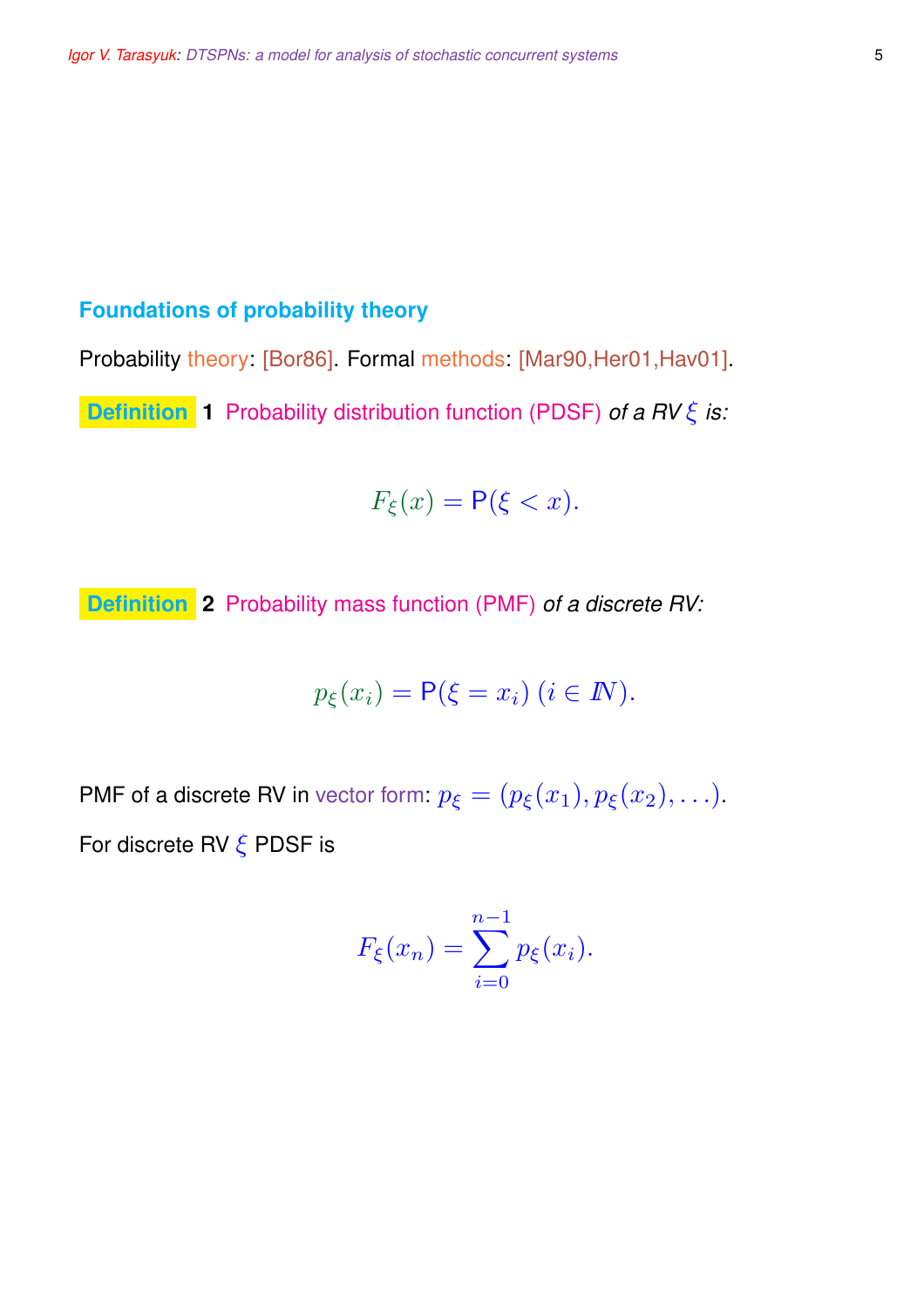**Definition 3** Mean value (MV) *of a discrete RV* ξ *is*

$$
M(\xi) = \sum_{i=0}^{\infty} x_i p_{\xi}(x_i),
$$

*if the series is absolute summarizable.*

**Definition 4** Variance *of RV* ξ *is*

$$
D(\xi) = M((\xi - M(\xi))^2).
$$

For discrete RV  $\xi$  its variance is

$$
D(\xi) = \sum_{i=0}^{\infty} (x_i - M(\xi))^2 p_{\xi}(x_i).
$$

The following holds:  $D(\xi) = M(\xi^2) - (M(\xi))^2$ .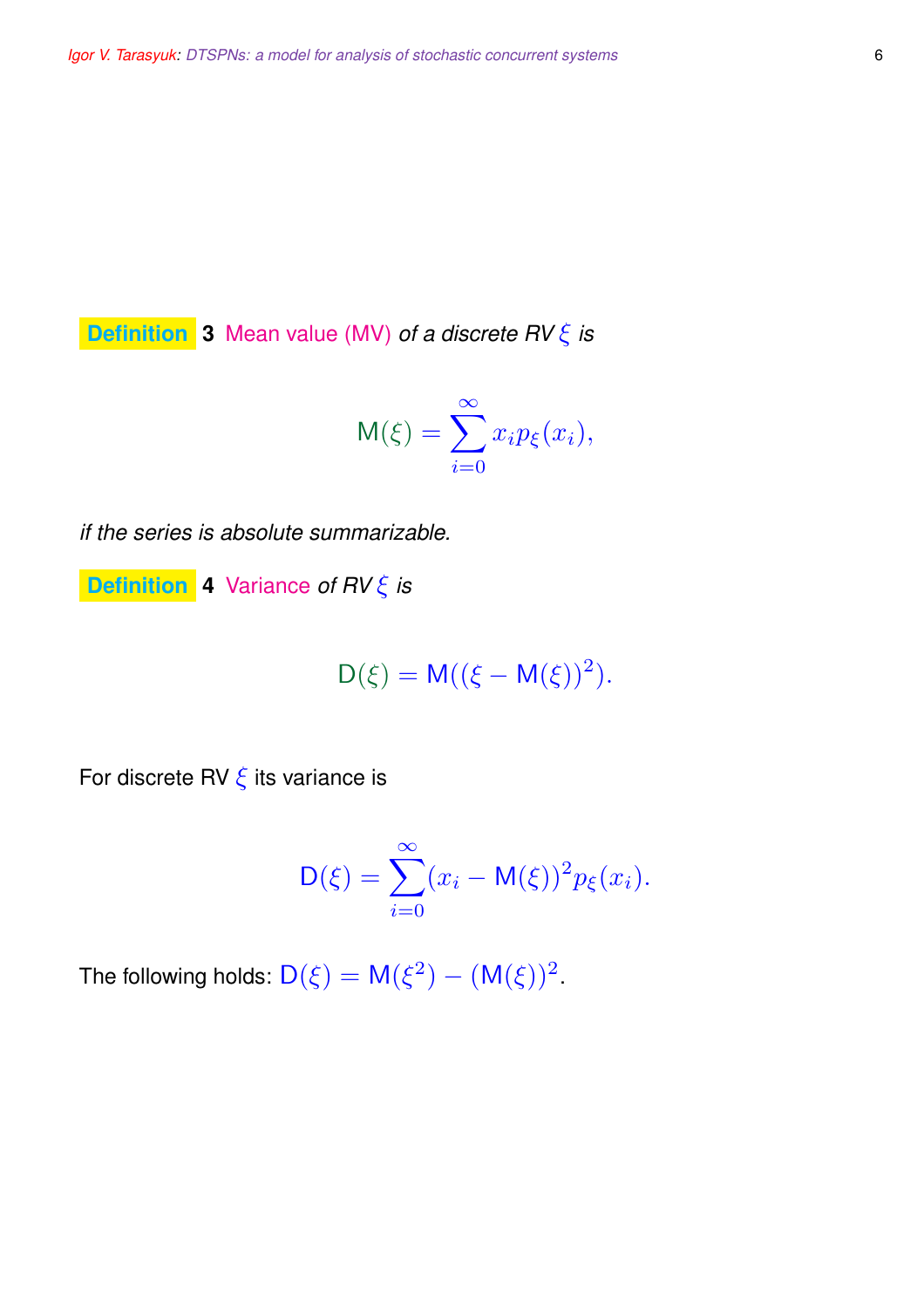

Discrete *geometric distribution*:

$$
F_{\xi}(n) = \mathsf{P}(\xi < n) = 1 - \rho^n \ (\rho \in (0; 1), \ n \in \mathbb{N})
$$

$$
p_{\xi}(i) = P(\xi = i) = \rho^{i}(1 - \rho) (i \in I\!\!N)
$$

$$
\mathsf{M}(\xi) = \sum_{i=0}^{\infty} i p_{\xi}(i) = \frac{\rho}{1-\rho}
$$

$$
D(\xi) = \sum_{i=0}^{\infty} (i - M(\xi))^2 p_{\xi}(i) = \frac{\rho}{(1 - \rho)^2}
$$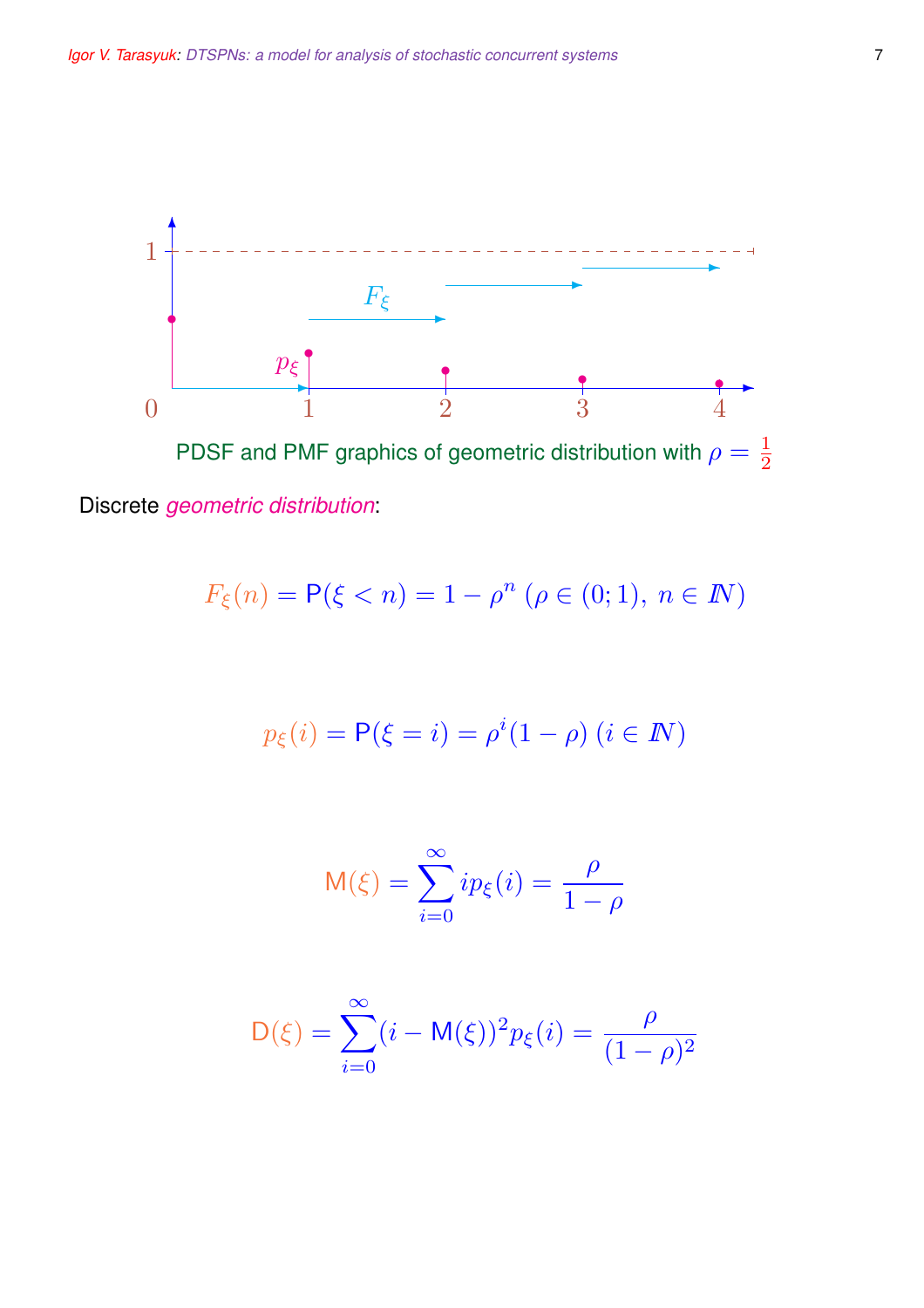### **Stochastic processes**

Definitions of Stochastic processes and Markov chains: [Bor86,Mar90,Her01].

**Definition 5** *Let* ∆ *be a set of parameters (indices) and* S *be a set of states.* Stochastic process *is a set of RVs*  $\{\xi(\delta) \mid \delta \in \Delta\} \subseteq S$ .

Usual interpretation:  $\delta$  is time,  $\Delta$  is a time scale (discrete  $\mathbb{N}$  or continuous  $\mathbb{R}_+$ ), S is a set of all states of RV  $\xi(\delta)$ .

Stochastic processes: discrete or continuous by type of set of states.

*Stochastic chain* is a stochastic process with discrete set of states.

Stochastic chains: discrete or continuous, depends on time scale.

Stochastic process is *stationary*, if its properties do not change with simultaneous shift of all states along time scale.

Probabilistic characterization of stochastic processes: hard task.

Special classes of stochastic processes:

- Gauss: multi-factor processes of nature;
- Markov: dynamic of resource sharing systems.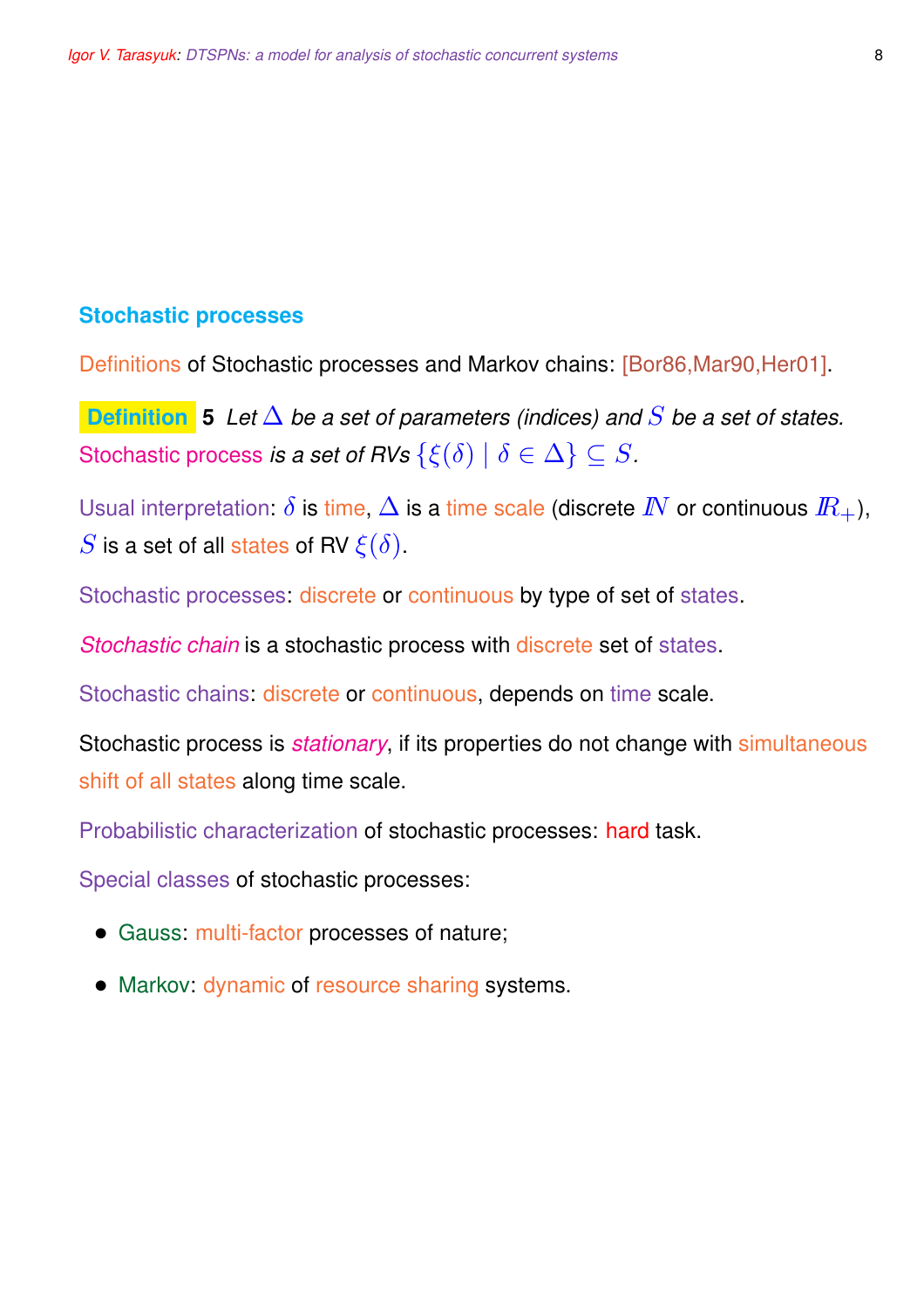**Definition 6** *Let for sets of indices* ∆*, states* S *and numbers* i ∈ IN *holds*  $\delta_0, \ldots, \delta_{i-1}, \delta_i \in \Delta \ (\delta_0 < \ldots < \delta_{i-1} < \delta_i), \ s_0, \ldots, s_{i-1}, s_i \in S.$ Markov process (MP) *is a stochastic process with* Markov property (post-effect absence, memoryless)

$$
\mathsf{P}(\xi(\delta_i) = s_i \mid \xi(\delta_0) = s_0, \dots, \xi(\delta_{i-1}) = s_{i-1}) =
$$

$$
\mathsf{P}(\xi(\delta_i) = s_i \mid \xi(\delta_{i-1}) = s_{i-1}).
$$

*Markov chain (MC)* is a MP with a discrete set of states.

*Discrete time MC (DTMC)* is a MC with state changes on finite of countable sets. MC is *(time-)homogeneous*, if state change probabilities do not depend on moments when they happen ( $\delta \in \mathbb{N}$  for DTMCs or  $\delta \in \mathbb{R}_+$  for CTMCs):

$$
\mathsf{P}(\xi(\delta_i)=s_i\mid \xi(\delta_j)=s_j)=\mathsf{P}(\xi(\delta_i+\delta)=s_i\mid \xi(\delta_j+\delta)=s_j).
$$

Furthermore, all MCs are considered to be homogeneous.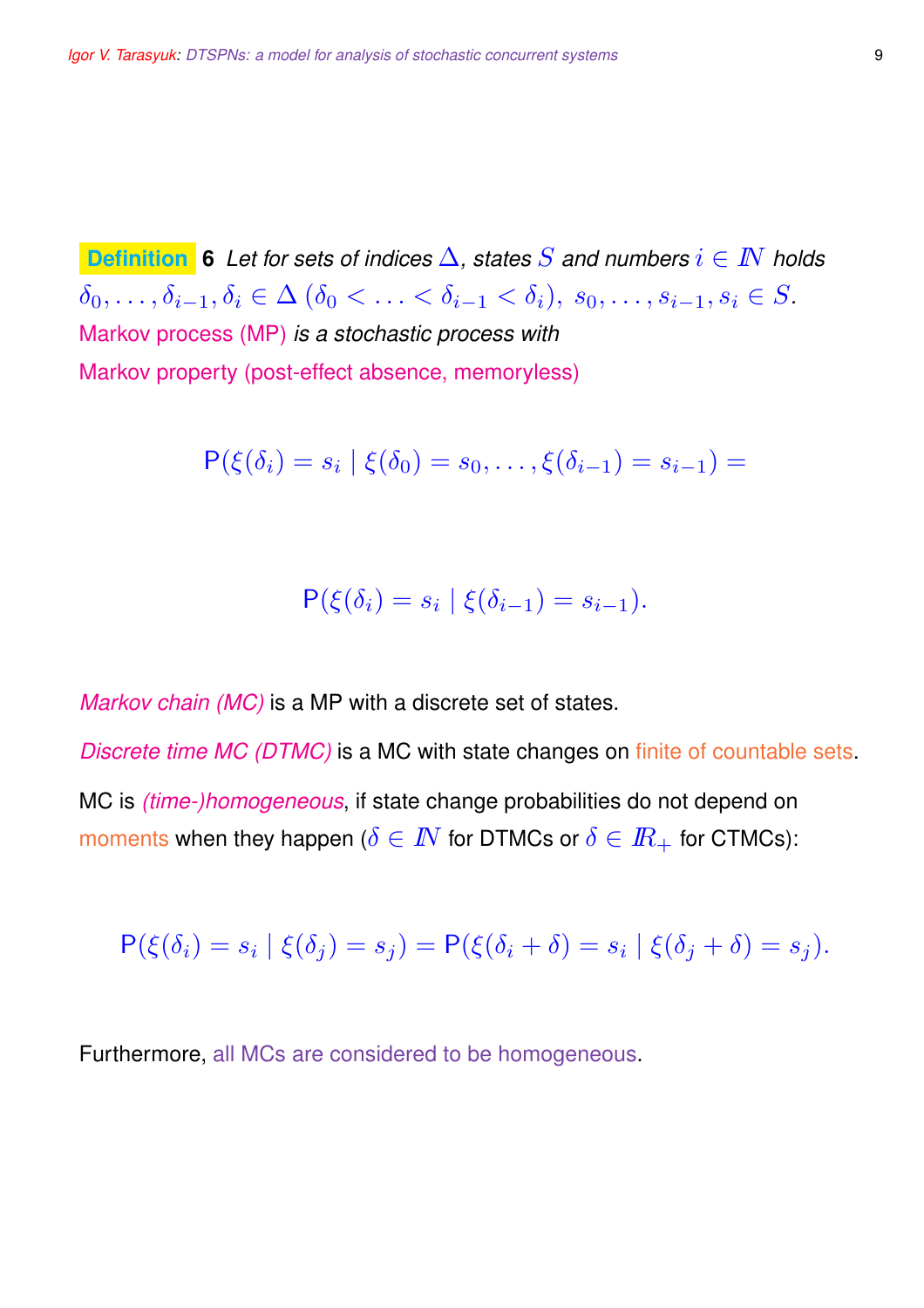### **Discrete time Markov chains (DTMCs)**

Geometric distribution is the only discrete one with memoryless property

$$
P(\xi = i + j \mid \xi > j) = P(\xi = i) \ (i, j \in I\!N, \ i \ge 1).
$$

Complete probabilistic description of a DTMC: PMF over set of states  $S = \{s_1, \ldots, s_n\}$  at the initial time moment and one-step (along discrete time scale) transition probabilities  $\rho_{ij}$   $(1\leq i,j\leq n)$  from  $s_i$  to  $s_j$  .

*(One-step) transition probability diagram (TPD)* of a DTMC is a labeled oriented graph with vertices corresponding to states from  $S$ , and arcs labeled by one-step transition probabilities  $\rho_{ij}$   $(1 \leq i,j \leq n)$ . TPD is a graphical representation of a DTMC.



### TPD of an example DTMC

*(One-step) transition probability matrix (TPM)* of a DTMC is a matrix P of  $n \times n$ over  $[0; 1]$  with one-step transition probabilities  $\rho_{ij} = \mathsf{P}(\xi(1) = s_j \mid \xi(0) = s_i)$   $(1 \leq i,j \leq n)$  as elements.

$$
\mathbf{P} = \left[ \begin{array}{cc} 1 - \rho & \rho \\ \chi & 1 - \chi \end{array} \right].
$$

TPM of an example DTMC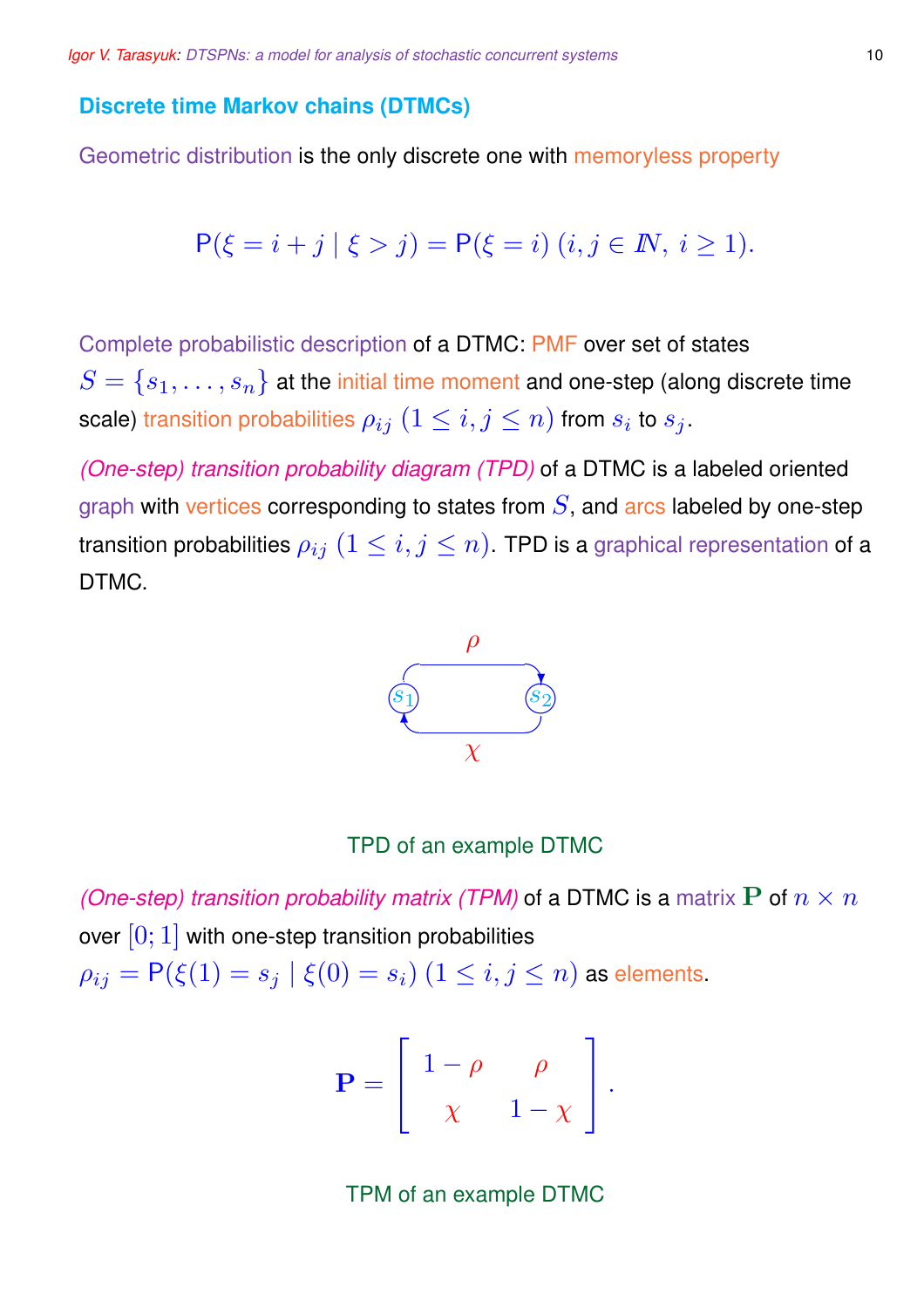Matrix  $\mathbf{P}^{k}$  has  $k$ -step transition probabilities as elements  $\rho_{ij}(k) = P(\xi(k) = s_j | \xi(0) = s_i) (1 \leq i, j \leq n)$ .  $\mathbf{P}^0 = \mathbf{E}$ . *Chapman-Kolmogorov equation* establishes a relation between  $k + l$ -step probabilities  $(k, l \in I\!\!N)$  and k-step and l-step ones:

# $\mathbf{P}^{k+l} = \mathbf{P}^{k} \mathbf{P}^{l}.$

Probability to stay in  $s_i$  during  $k$  steps and state change at step  $k+1$  is  $\rho_{ii}^k(1-\rho_{ii}).$ 

Change a state: success. Stay in a state: failure.

Sojourn time in states of a DTMC is geometrically distributed.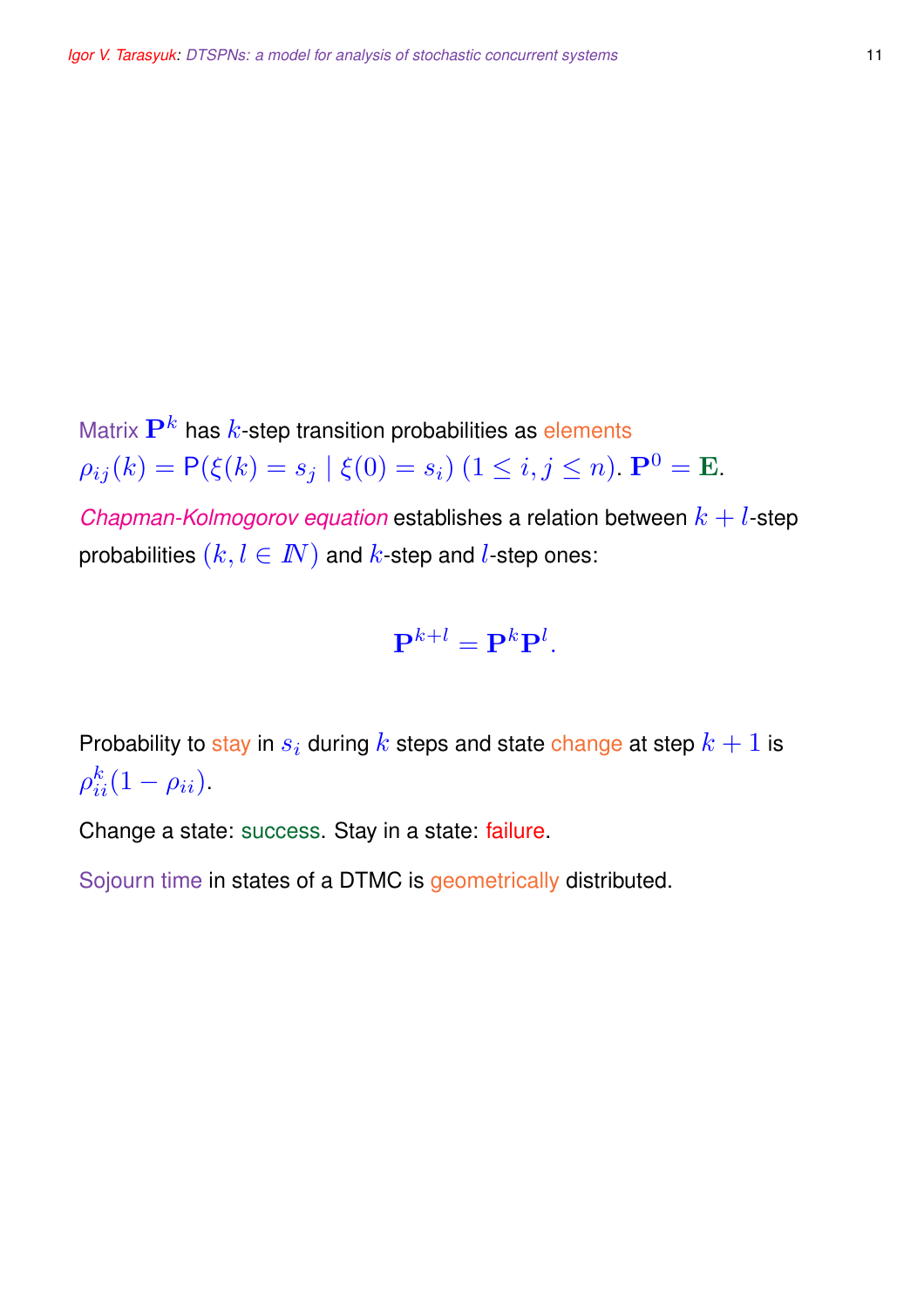A *DTMC solution*: PMF calculation at arbitrary time moment or

at equilibrium conditions.

Transient behaviour: transient states.

Let  $\psi_i(k) = \mathsf{P}(\xi(k) = s_i)$   $(1 \leq i \leq n)$  be probability to come in  $s_i$  during  $k$ steps,  $\psi(k) = (\psi_1(k), \ldots \psi_n(k))$  be its PMF at the moment k, i.e. its *transient PMF*, and **P** be TPM.

Transient PMF:

$$
\psi(k) = \psi(0) \mathbf{P}^k.
$$

Long time system behaviour: state probabilities could stabilize (equilibrate).

Stationary behaviour: steady states.

DTMC is *ergodic*, if steady state PMF exists.

Let  $\psi_i = \lim_{k \to \infty} \psi_i(k)$   $(1 \leq i \leq n)$  be a probability for an ergodic DTMC to be in steady state  $s_i,\psi=(\psi_1,\ldots,\psi_n)$  be its *steady state PMF*, and  ${\bf P}$  be TPM.

Steady state PMF:

$$
\begin{cases}\n\psi(\mathbf{P} - \mathbf{E}) = 0 \\
\psi \mathbf{e}^T = 1\n\end{cases}
$$

where e is a vector of  $n$  numbers 1.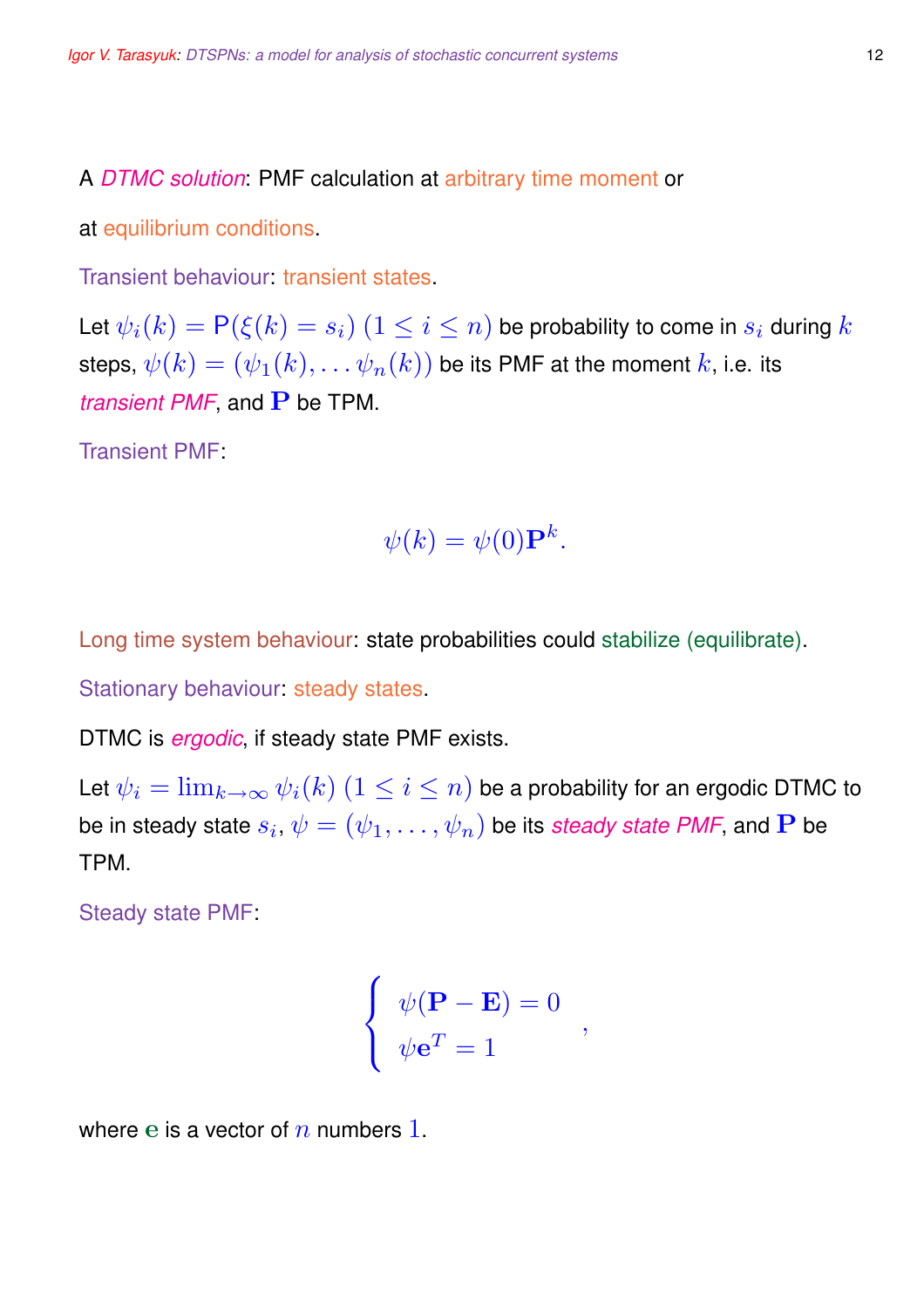### **General analysis of DTMCs**

- 1. Find all states  $s_i$   $(1\leq i\leq n)$  from  $S.$
- 2. Calculate one-step transition probabilities  $\rho_{ij}$  from its state  $s_i$  to  $s_j$   $(1 \leq i, j \leq n)$ .
- 3. Iteration system of linear equations to analyze its transient behaviour.
- 4. Fixpoint system of linear equations to analyze its stationary behaviour.
- 5. Calculate state probabilities analytically or with numerous methods.
- 6. Calculate standard performance indices using state probabilities (throughout, waiting, response time, etc.).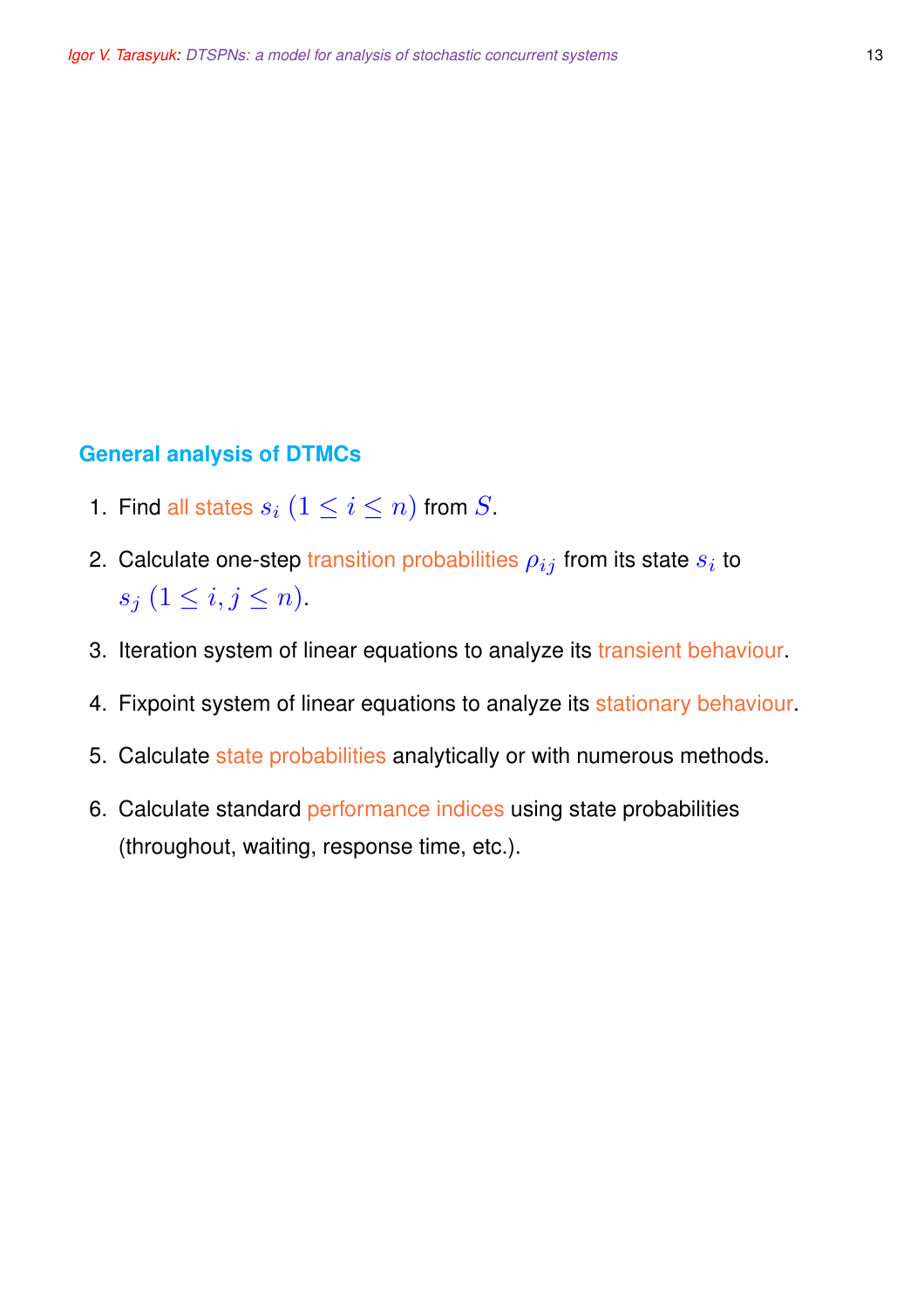### **Formal model**

**Definition 7** *A* discrete time SPN (DTSPN) *is a tuple*  $N = (P_N, T_N, W_N, \Omega_N, M_N)$ .

- $\bullet$   $(P_N, T_N, W_N, M_N)$  *ia an unlabeled PN;*
- $\Omega_N: T_N \to (0,1)$  *is the transition* conditional probability *function*.

Let  $M$  be a marking of a DTSPN  $N = (P_N, T_N, W_N, \Omega_N, M_N)$ . Then  $t \in Ena(M)$  fires in the next time moment with probability  $\Omega_N(t)$ , if no other transition is enabled in  $M$ : conditional probability.

*Conditional probability to fire in a marking* M for a transition set (not a multiset)  $\overline{U} \subseteq Ena(M)$  s.t.  $^\bullet \overline{U} \subseteq \overline{M}$  :

$$
PF(U, M) = \prod_{t \in U} \Omega_N(t) \cdot \prod_{t \in Ena(M) \setminus U} (1 - \Omega_N(t)).
$$

Concurrent transition firings at discrete time moments.

DTSPNs have *step* semantics.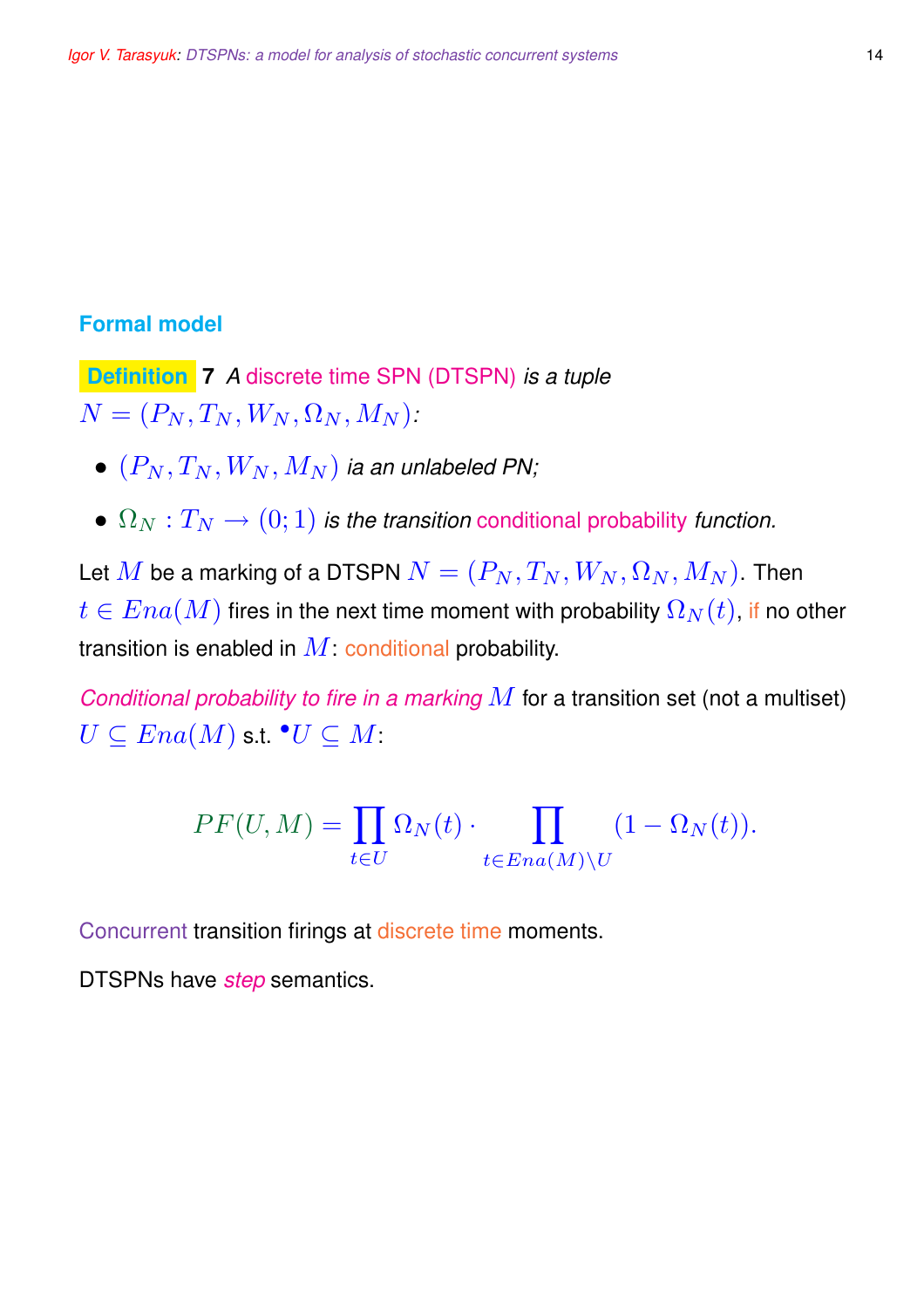For all DTSPN  $N = (P_N, T_N, W_N, \Omega_N, M_N)$  we have  $RS(N) = RS(P_N, T_N, W_N, M_N)$ : reachability sets of a DTSPN and its underlying PN coincide.

Qualitative properties of a DTSPNs: analysis of reachability graphs for underlying PNs.

Quantitative properties of a DTSPNs: analysis of DTMCs for *bounded* and *live* DTSPNs.

DTMC DTMC(N) *corresponding* to a DTSPN N:

- 1. Set of states  $S = RS(N)$ .
- 2. Probability  $\rho_{ij}$   $(1\leq i,j\leq n=|S|)$  of state change from  $M_i$  to  $M_j$  is

$$
\rho_{ij} = \frac{\sum_{\{U \subseteq Ena(M_i)|M_i \stackrel{U}{\rightarrow} M_j\}} PF(U, M_i)}{\sum_{\{V \subseteq Ena(M_i)|^{\bullet}V \subseteq M_i\}} PF(V, M_i)}.
$$

(One-step) TPM **P** for  $DTMC(N)$  with elements  $\rho_{ij}$ .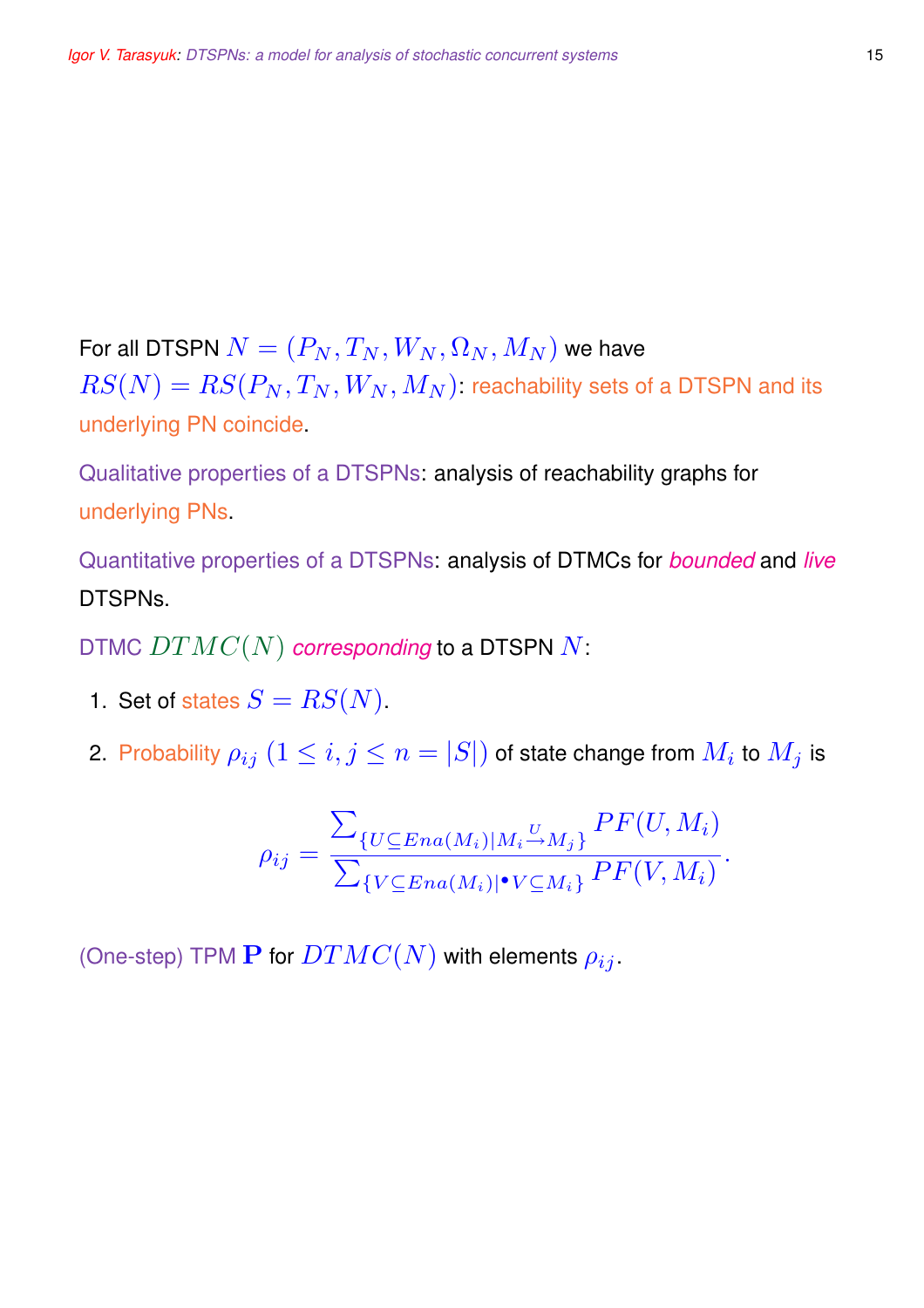Transient ( $k$ -step) PMF for  $DTMC(N)$ :

$$
\psi(k) = \psi(0) \mathbf{P}^k,
$$

where  $k \in I\!\!N$  and  $\psi(0) = (\psi_1(0), \ldots, \psi_n(0))$  is a probability of the initial distribution,  $\psi_i(0)$   $(1\leq i\leq n)$ :

$$
\psi_i(0) = \left\{ \begin{array}{cl} 1 & M_i = M_N \\ 0 & \text{otherwise} \end{array} \right.
$$

.

Here  $\psi(k) = (\psi_1(k), \ldots \psi_n(k))$  is a transient PMF over  $k$ -step reachable markings, and  $\psi_i(k)~(1\leq i\leq n)$  are transient probabilities of  $M_i.$ 

Steady state PMF for  $DTMC(N)$ :

$$
\begin{cases} \psi(\mathbf{P} - \mathbf{E}) = 0 \\ \psi \mathbf{e}^T = 1 \end{cases}
$$

.

Here  $\psi = (\psi_1, \dots \psi_n)$  is a steady state PMF over reachable markings, and  $\psi_i \ (1 \leq i \leq n)$  are steady state probabilities of  $M_i.$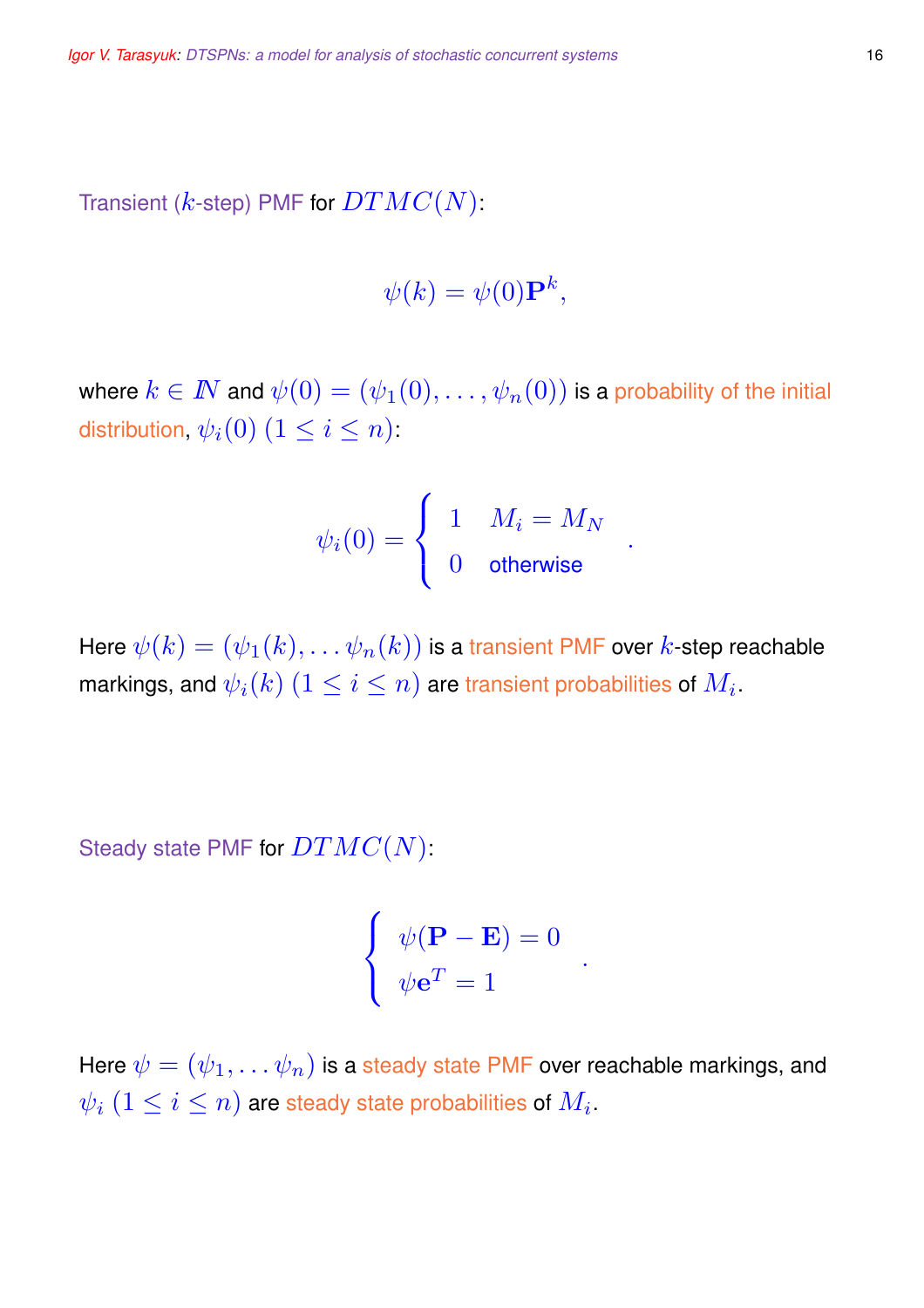# **Illustrative example**



DTSPN of restaurant and its DTMC

Restaurant with two-course dinner: DTSPN  $N$ .

First, the dinner is ordered.

When *both* dishes have been cooked, they are served.

Cooking processes of the dishes are *independent*.

Cooking time is about *equal*.

Places:  $P_N = \{p_1, p_2, p_3, p_4\}.$ 

Transitions:  $T_N = \{t_1, t_2, t_3\}$  .

Conditional probabilities:  $\Omega_N(t_1) = \Omega_N(t_2) = \rho, \ \Omega_N(t_3) = \chi.$ 

Interpretation of places.

- $p_1$ : first dish has been ordered (Ordered1).
- $p_2$ : second dish has been ordered (Ordered2).
- $p_3$ : first dish has been cooked (Cooked1).
- $p_4$ : second dish has been cooked (Cooked2).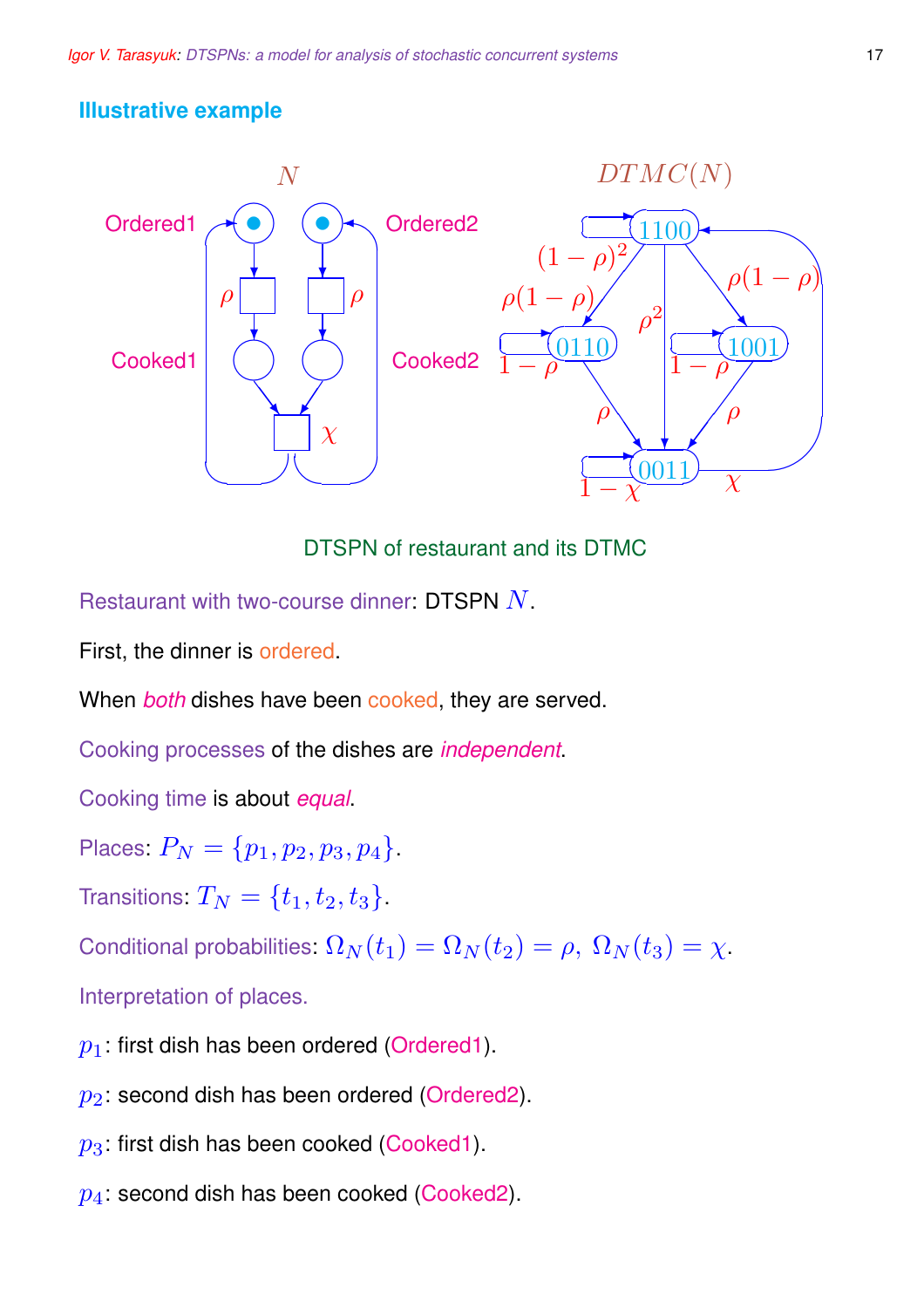Interpretation of markings.

 $M_1 = (1, 1, 0, 0)$ : both dishes have been ordered (Ordered).

 $M_2 = (0, 1, 1, 0)$ : first dish has been cooked (Cooked1).

 $M_3 = (1, 0, 0, 1)$ : second dish has been cooked (Cooked2).

 $M_4 = (0, 0, 1, 1)$ : both dishes have been cooked (Cooked).

Interpretation of transitions and their conditional probabilities.

- 1. When both dishes have been ordered, first dish is cooked:
	- $t_1$  with probability  $\rho$ .
- 2. When both dishes have been ordered, second dish is cooked:  $t_2$  with probability  $\rho$ .
- 3. When both dishes have been cooked, they are served:  $t_3$  with probability  $\chi$ .

One-step TPM for DTMC  $DTMC(N)$  is

$$
\mathbf{P} = \begin{bmatrix} (1 - \rho)^2 & \rho(1 - \rho) & \rho(1 - \rho) & \rho^2 \\ 0 & 1 - \rho & 0 & \rho \\ 0 & 0 & 1 - \rho & \rho \\ \chi & 0 & 0 & 1 - \chi \end{bmatrix}
$$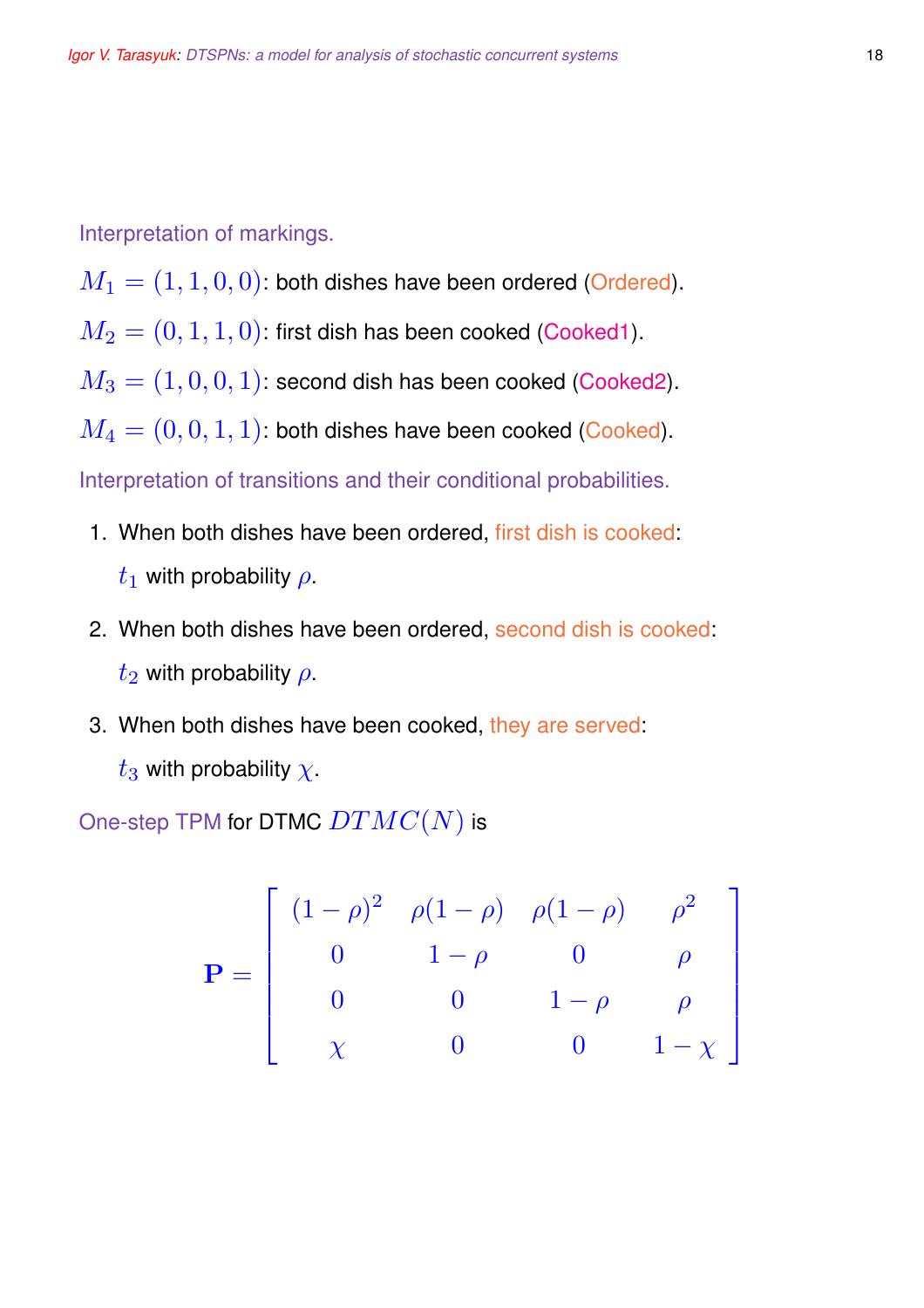Steady-state PMF for DTMC  $DTMC(N)$  is the solution of equation system

$$
\begin{cases}\n\rho(2-\rho)\psi_1 = \chi\psi_4 \\
\rho(1-\rho)\psi_1 = \rho\psi_2 \\
\rho(1-\rho)\psi_1 = \rho\psi_3 \\
\rho^2\psi_1 + \rho\psi_2 + \rho\psi_3 = \chi\psi_4 \\
\psi_1 + \psi_2 + \psi_3 + \psi_4 = 1\n\end{cases}
$$

The result is

$$
\psi = \frac{1}{\chi(3-2\rho) + \rho(2-\rho)}(\chi, \chi(1-\rho), \chi(1-\rho), \rho(2-\rho)).
$$

The case  $\rho = \chi$ :

$$
\psi = \frac{1}{7}(2,1,1,3).
$$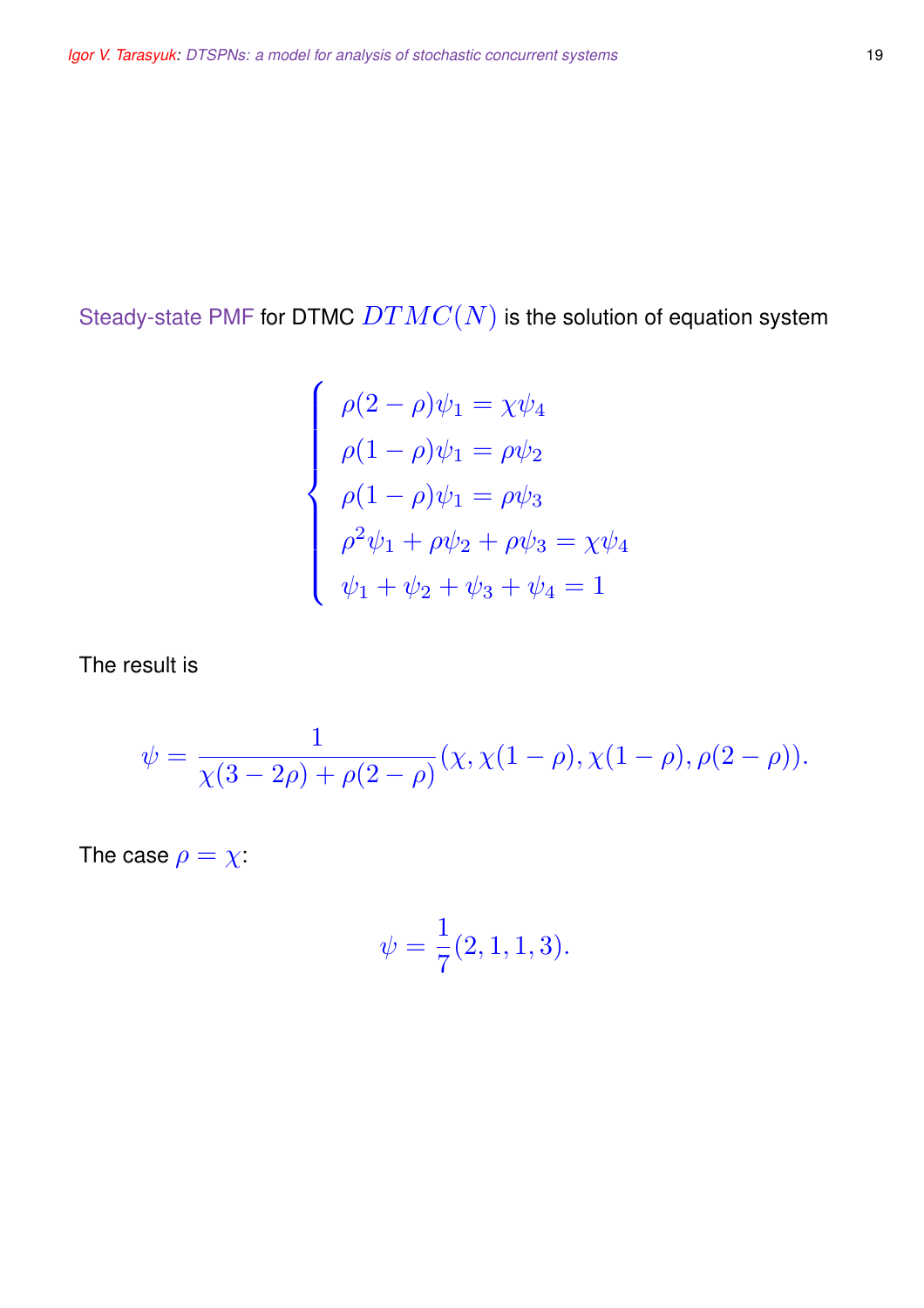# **Transition labeling**

DTSPNs are standardly unlabeled:

acceptable to model logically different activities:

transitions  $t_1$  and  $t_3$  of DTSPN from restaurant example;

not acceptable to model logically equal activities:

transitions  $t_1$  and  $t_2$  of DTSPN from restaurant example.

Transition labeling:

 $L_N(t_1) = L_N(t_2) = Cook, L_N(t_3) = Service.$ 

Conditional probabilities are associated with actions:

Cook has probability  $\rho$ , and  $Service$  has  $\chi$ .

Transition concurrency in DTSPNs: step semantics for labeled DTSPNs.

Definition of DTSPN transition labeling: [BT01].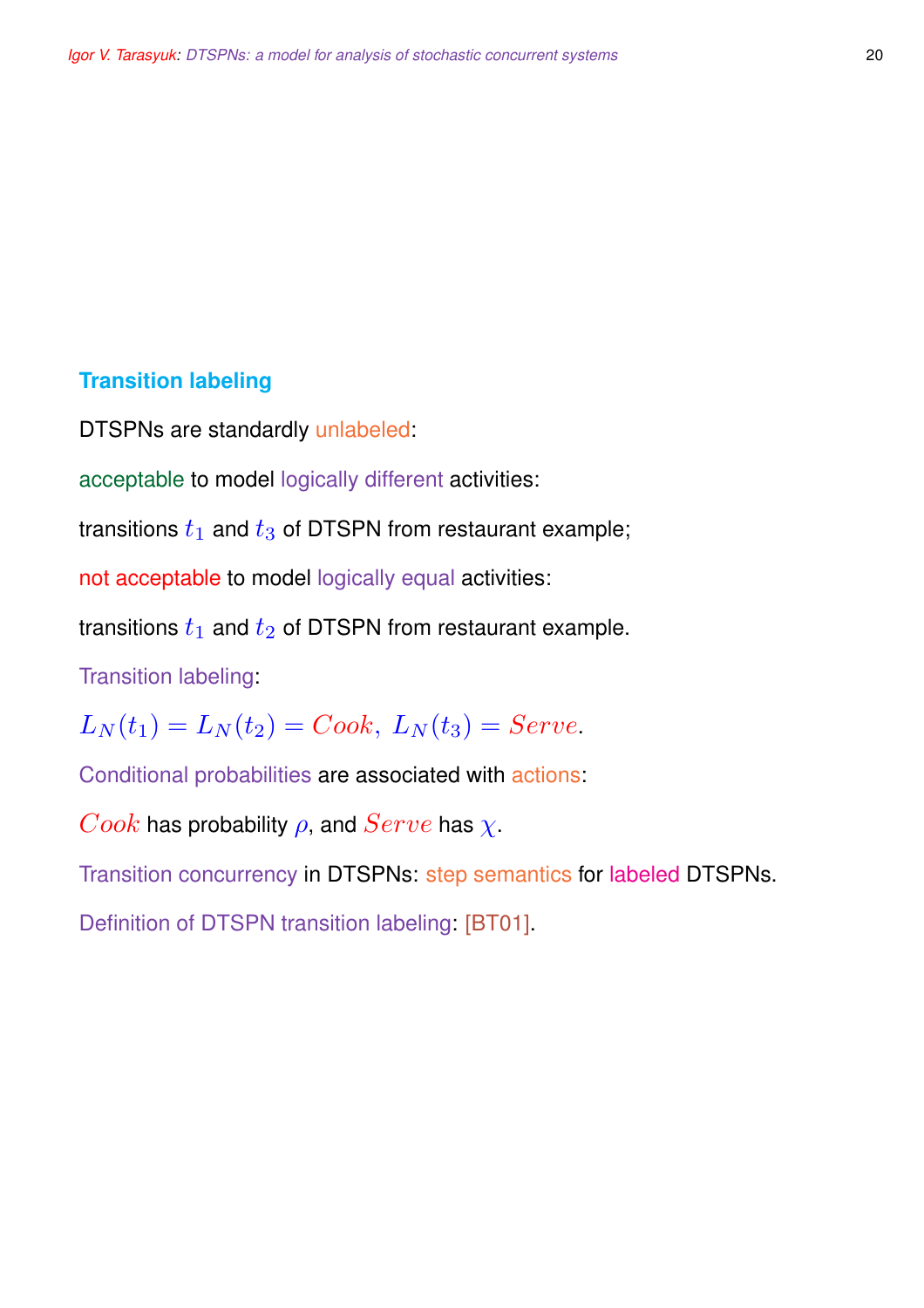## **Properties of probabilistic relations**



### PP: Properties of probabilistic equivalences

- In Figure PP(a) LDTSPNs  $N$  and  $N'$  could not be related by any (even trace) probabilistic equivalence, since only in  $N'$  action  $a$  has probability  $\frac{1}{3}.$
- In Figure PP(b) LDTSPNs  $N$  and  $N'$  are related by any (even bisimulation) probabilistic equivalence, since in our model probabilities of consequent actions are multiplied, and that of alternative ones are summarized.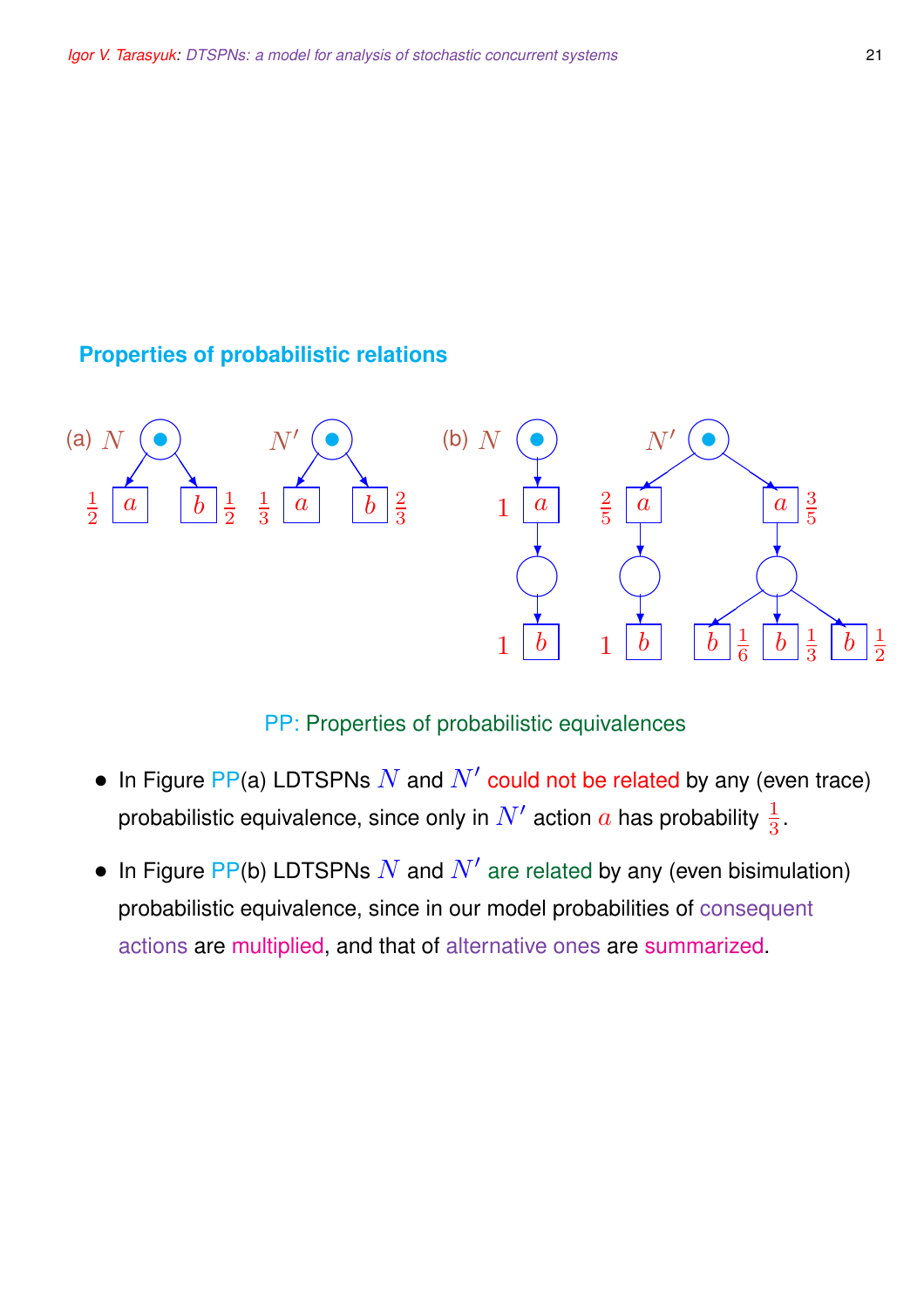### **Comparing the probabilistic** τ **-equivalences**



Interrelations of the probabilistic  $\tau$ -equivalences

**Proposition 1** *Let*  $\star \in \{i, s\}$ *. For LDTSPNs* N and N' 1.  $N \underbrace{\leftrightarrow}^{\tau}_{\star p} N' \Rightarrow N \equiv^{\tau}_{\star p} N'$ ; 2.  $N{\overline{\leftrightarrow}}^{\tau}_{\star bp}N'$   $\Rightarrow$   $N{\overline{\equiv}}^{\tau}_{\star p}N'$ ; 3.  $N$   $\hookrightarrow$   $^{\tau}_{\star bfp}N'$   $\Rightarrow$   $N$   $\hookrightarrow$   $^{\tau}_{\star p}N'$  and  $N$   $\hookrightarrow$   $^{\tau}_{\star bp}N'$ . **Theorem 1** Let  $\leftrightarrow$ ,  $\leftrightarrow$   $\in$   $\{\equiv^{\tau}, \leftarrow^{\tau}, \simeq\}$  and  $\forall x, \forall x \in \{., ip, sp, ibp, sbp, ibfp, sbfp\}$ . For LDTSPNs N and N'

$$
N {\leftrightarrow_{\star}} N' \;\Rightarrow\; N {\leftrightarrow_{\star\star}} N'
$$

*iff in the graph in figure above there exists a directed path from*  $\leftrightarrow$ <sub>\*</sub> *to*  $\leftrightarrow$ <sub>\*\*</sub>.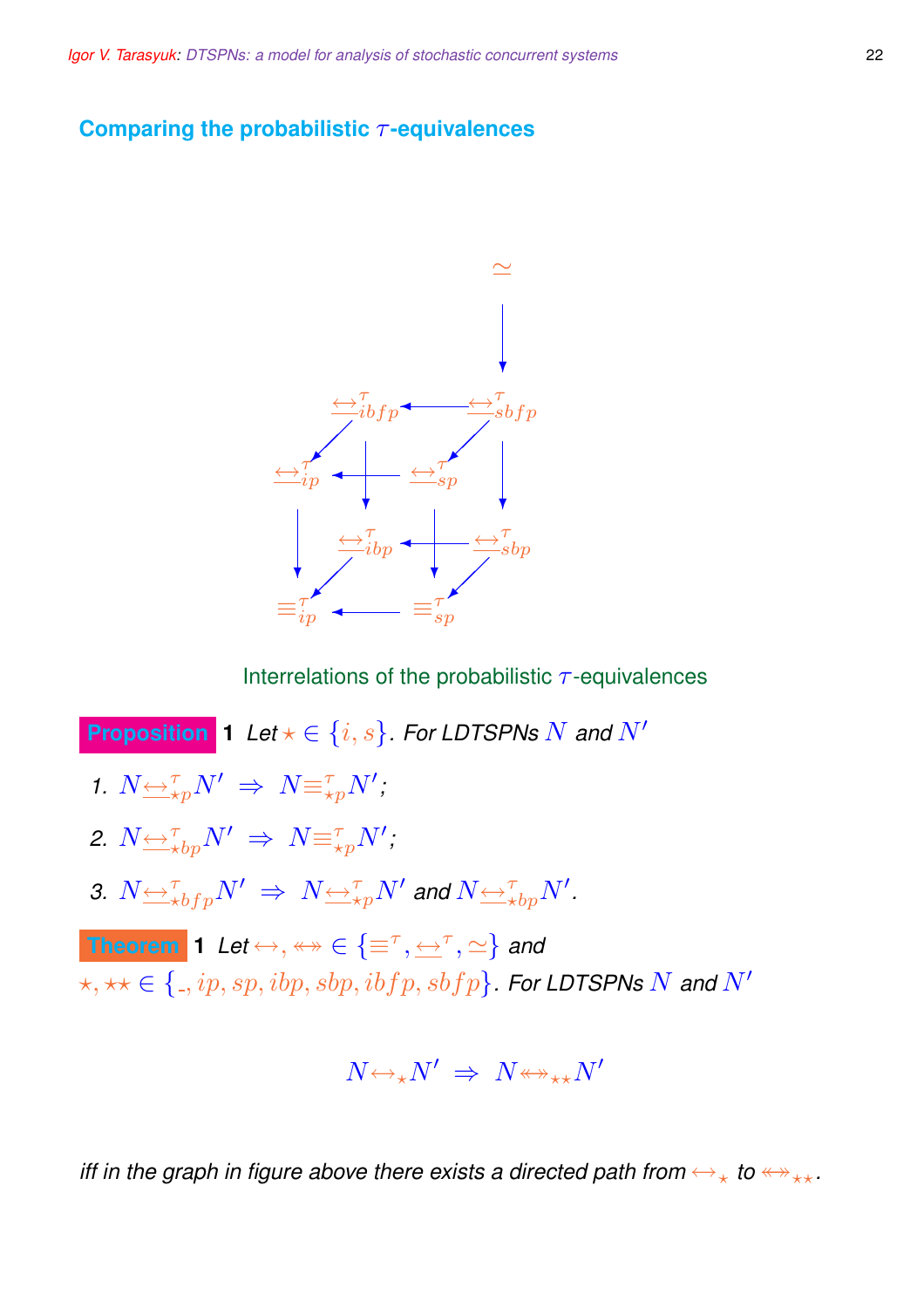### **The results reported**

Description of DTSPNs.

Analysis methods and illustrative examples.

Transition labeling

Probabilistic equivalences.

The most perspective model: DTSPNs and their extensions,

like DDTSPNs [ZCH97,ZFH01].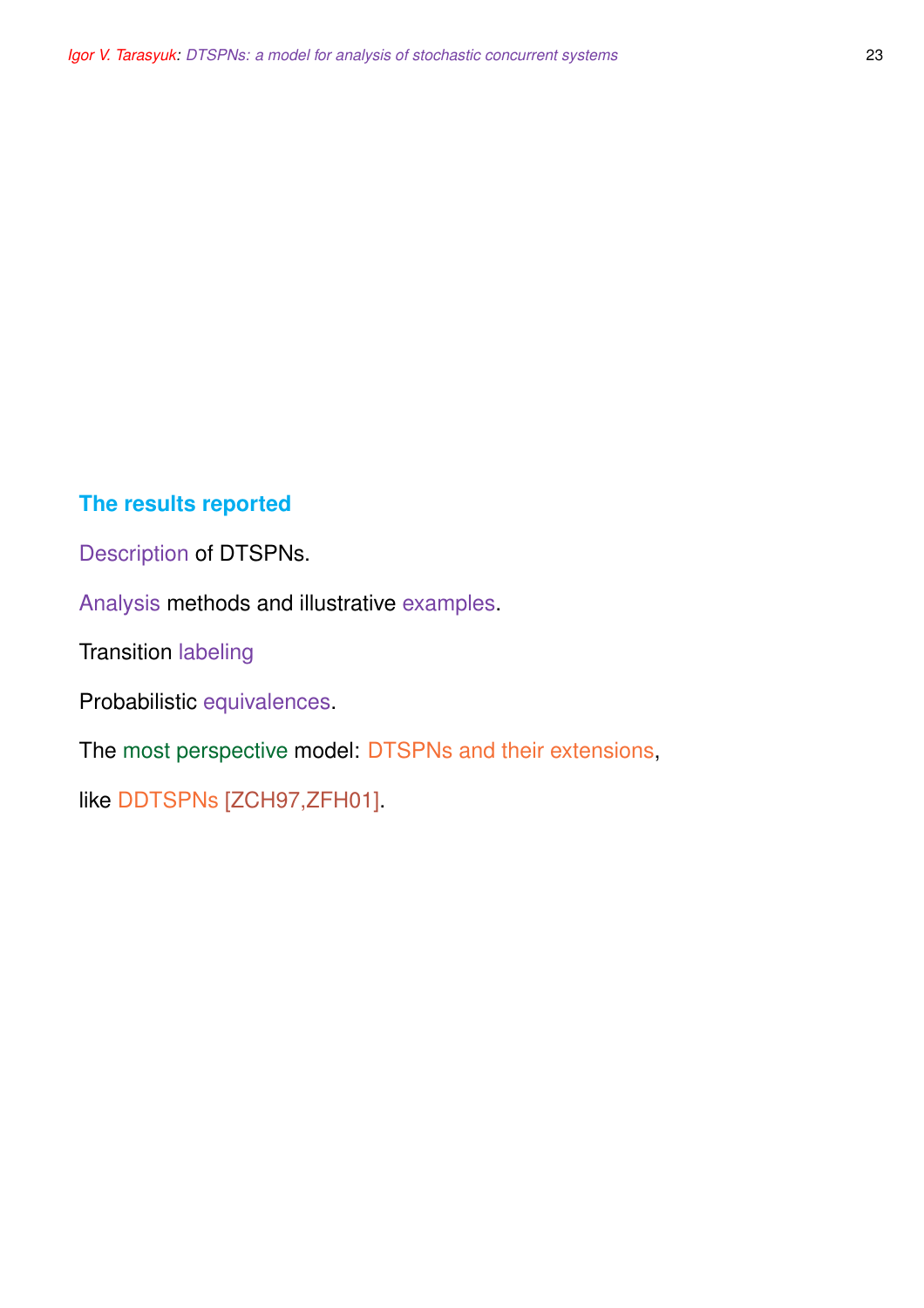## **Advantages and disadvantages of SPNs**

### Advantages

- Convenient for theoretical reasoning on behaviour of systems with shared resources and for use in development tools.
- Performance can be evaluated from SPN structure, and detailed analysis is accomplished using MC with well-known algorithms.
- Applicable when synchronization is important: analysis of systems with interacting components.

### **Disadvantages**

- High complexity of large system specification because of absence of modularity and intricateness of the corresponding SPNs.
- More abstract SPNs with better expressive power: analytical and structural restrictions or partitioning, simulation and numerical methods.
- Concurrency of the PN underlining an SPN is reflected only partially in the corresponding MC: in the best case, it has step semantics that is not "true concurrent".